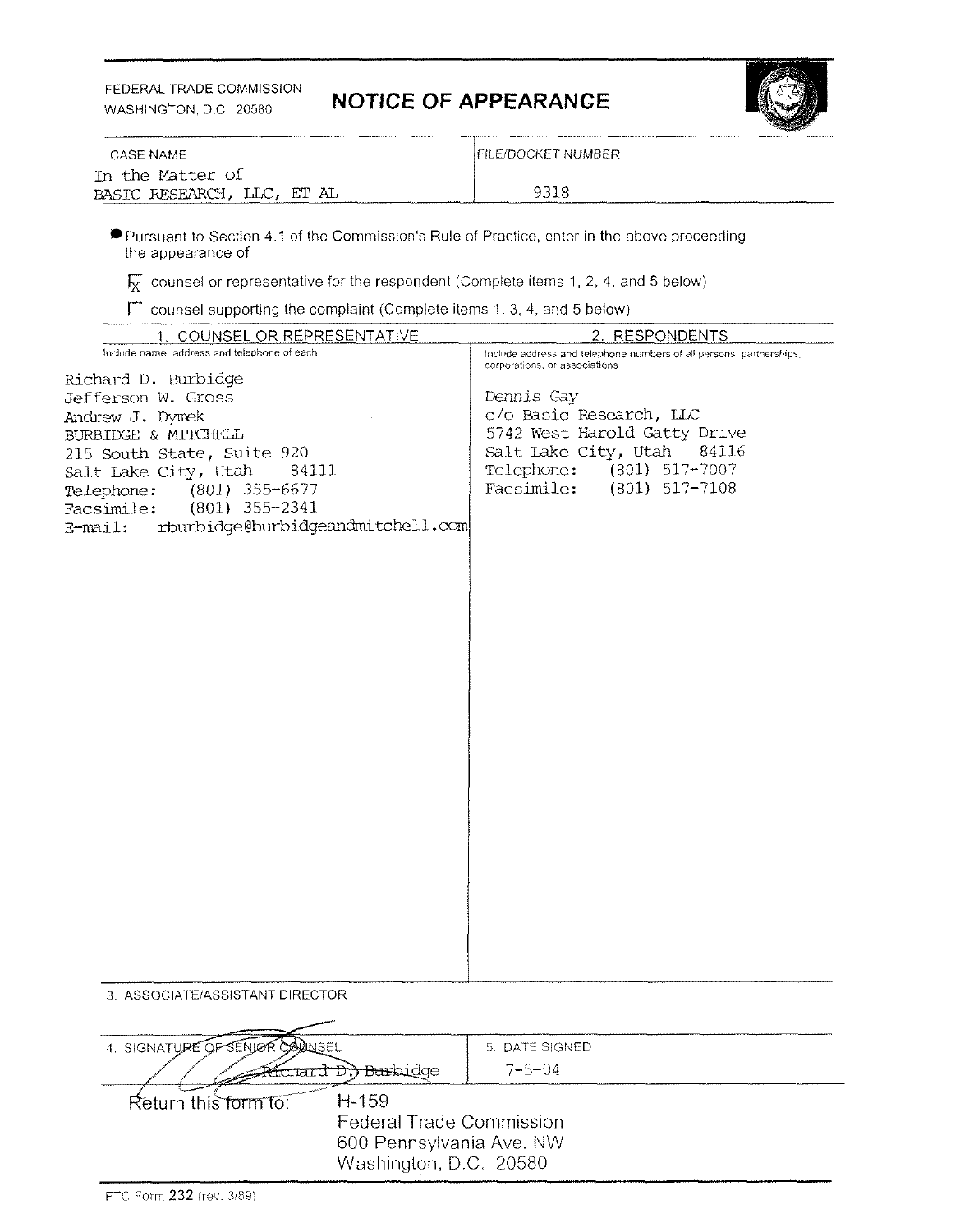### UNITED STATES OF AMERICA BEFORE FEDERAL TRADE COMMISSION OFFICE OF ADMINISTRATIVE LAW JUDGES

| In the Matter of                                                            |                 |
|-----------------------------------------------------------------------------|-----------------|
| BASIC RESEARCH, L.L.C,                                                      |                 |
| A.G. WATERHOUSE, L.L.C.,                                                    |                 |
| KLEIN-BECKER USA, L.L.C.<br>NUTRASPORT, L.L.C.,                             |                 |
| SOVAGE DERMALOGIC LABORATORIES, L.L.C.,                                     |                 |
| d/b/a BASIC RESEARCH, L.L.C.,<br>OLD BASIC RESEARCH, L.L.C.,                |                 |
| BASIC RESEARCH, A.G. WATERHOUSE,                                            |                 |
| BAN, L.L.C.,                                                                | DOCKET NO. 9318 |
| d/b/a KLEIN-BECKER USA, NUTRA SPORT, and<br>SOVAGE DERMALOGIC LABORATORIES, |                 |
| DENNIS GAY,                                                                 |                 |
| DANIEL B. MOWREY,                                                           |                 |
| d/b/a AMERICAN PHYTOTHERAPY RESEARCH                                        |                 |
| LABORATORY, and                                                             |                 |
| MITCHELL K. FRIEDLANDER                                                     |                 |
|                                                                             |                 |

# **DECLARATION OF RICHARD D. BURBIDGE**

I, Richard D. Burbidge declare as follows:

1. I am an attorney with the law firm of Burbidge & Mitchell, counsel for

Dennis Gay. I make this declaration pursuant to Rule 4.l(d) of the Federal Trade Commission's

Rules of Practice.

2. I am a member in good standing of the Utah State Bar (#0492) and the

California State Bar (#53246) and am admitted to practice in the following courts: the U.S.

District Court, all districts of California , the US. Court of Appeals, Ninth Circuit; the U.S.

District Court, District of Utah; U.S. Court of Appeals, Tenth Circuit; U.S. Court of Appeals

Federal Circuit, and United States Supreme Court. I further attest that I am in good standing

within the legal profession.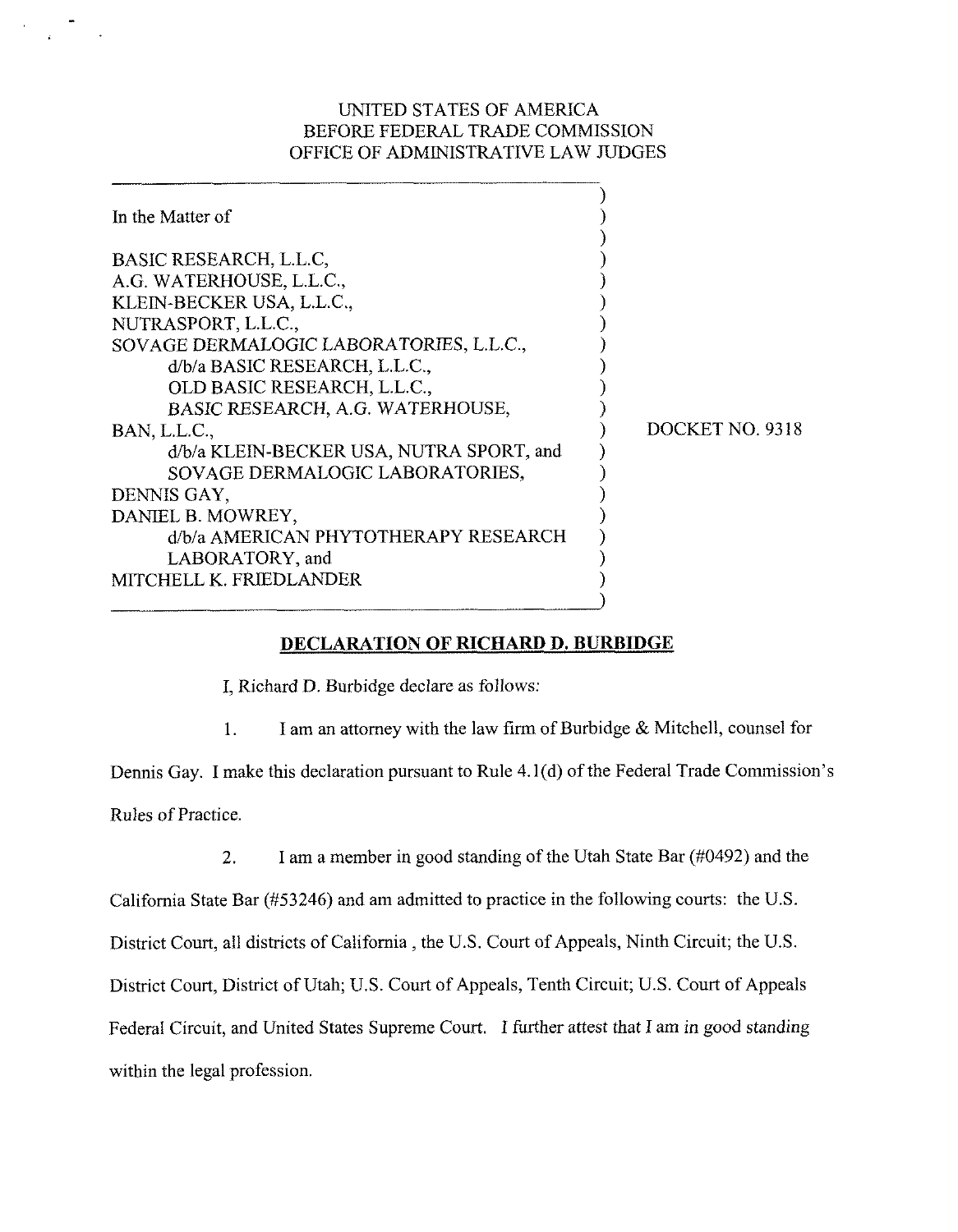I declare under penalty of perjury that the foregoing is true and correct.

**<sup>J</sup>**!, xecuted: July  $\frac{1}{2}$ ,  $\frac{200}{4}$ 

 $\mathbf{v}_i$ 

 $\frac{1}{\sqrt{2}}$ 

 $\hat{A}$ 

Richard D. Burbidge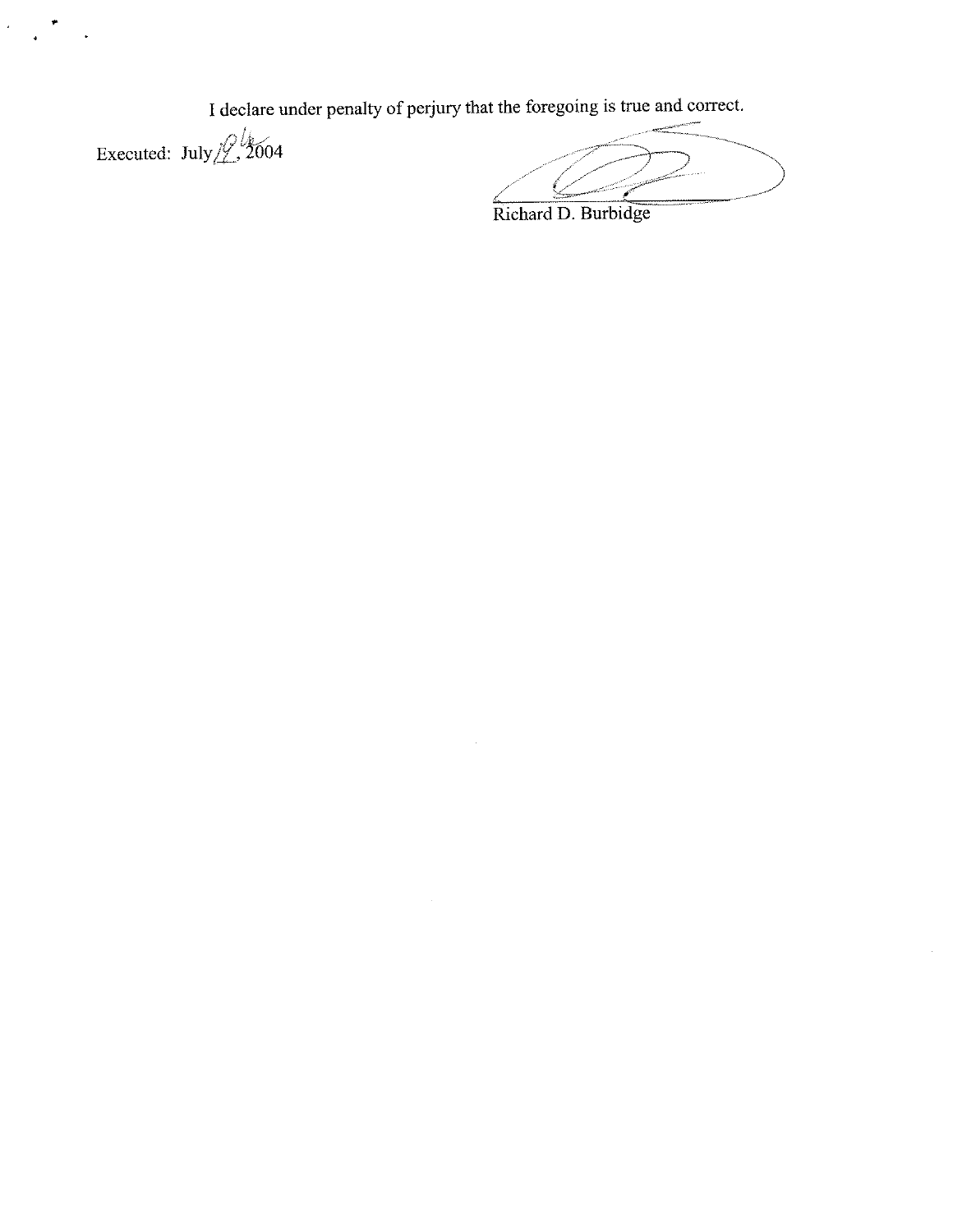### UNITED STATES OF AMERICA BEFORE FEDERAL TRADE COMMISSION OFFICE OF ADMINISTRATIVE LAW JUDGES

 $\mathbf{r}$ 

| In the Matter of                                                                                                                                                                                                                                                                                                                                                                                                                                   |                 |
|----------------------------------------------------------------------------------------------------------------------------------------------------------------------------------------------------------------------------------------------------------------------------------------------------------------------------------------------------------------------------------------------------------------------------------------------------|-----------------|
| BASIC RESEARCH, L.L.C,<br>A.G. WATERHOUSE, L.L.C.,<br>KLEIN-BECKER USA, L.L.C.,<br>NUTRASPORT, L.L.C.<br>SOVAGE DERMALOGIC LABORATORIES, L.L.C.,<br>d/b/a BASIC RESEARCH, L.L.C.,<br>OLD BASIC RESEARCH, L.L.C.,<br>BASIC RESEARCH, A.G. WATERHOUSE,<br>BAN, L.L.C.,<br>d/b/a KLEIN-BECKER USA, NUTRA SPORT, and<br>SOVAGE DERMALOGIC LABORATORIES,<br>DENNIS GAY,<br>DANIEL B. MOWREY,<br>d/b/a AMERICAN PHYTOTHERAPY RESEARCH<br>LABORATORY, and | DOCKET NO. 9318 |
| MITCHELL K. FRIEDLANDER                                                                                                                                                                                                                                                                                                                                                                                                                            |                 |

# **DECLARATION OF JEFFERSON W. GROSS**

I, Jefferson W. Gross declare as follows:

**1.** I am an attorney with the law firm of Burbidge & Mitchell, counsel for

Dennis Gay. I make this declaration pursuant to Rule 4.l(d) of the Federal Trade Commission's Rules of Practice.

2. I am a member of the Utah State Bar (#8339) and the California State Bar

(#167325) and am admitted to practice in the following courts: U.S. District Court, Central

District of California and U.S. Court of Appeals, Ninth Circuit; U.S. District Court, Northern

District of California; Utah and US. District Court, District of Utah; U.S. Court of Appeals,

Tenth Circuit. California, U.S. District Court, Central District of California and U.S. Court of

Appeals, Ninth Circuit; Utah and U.S. District Court, District of Utah; U.S. Court of Appeals,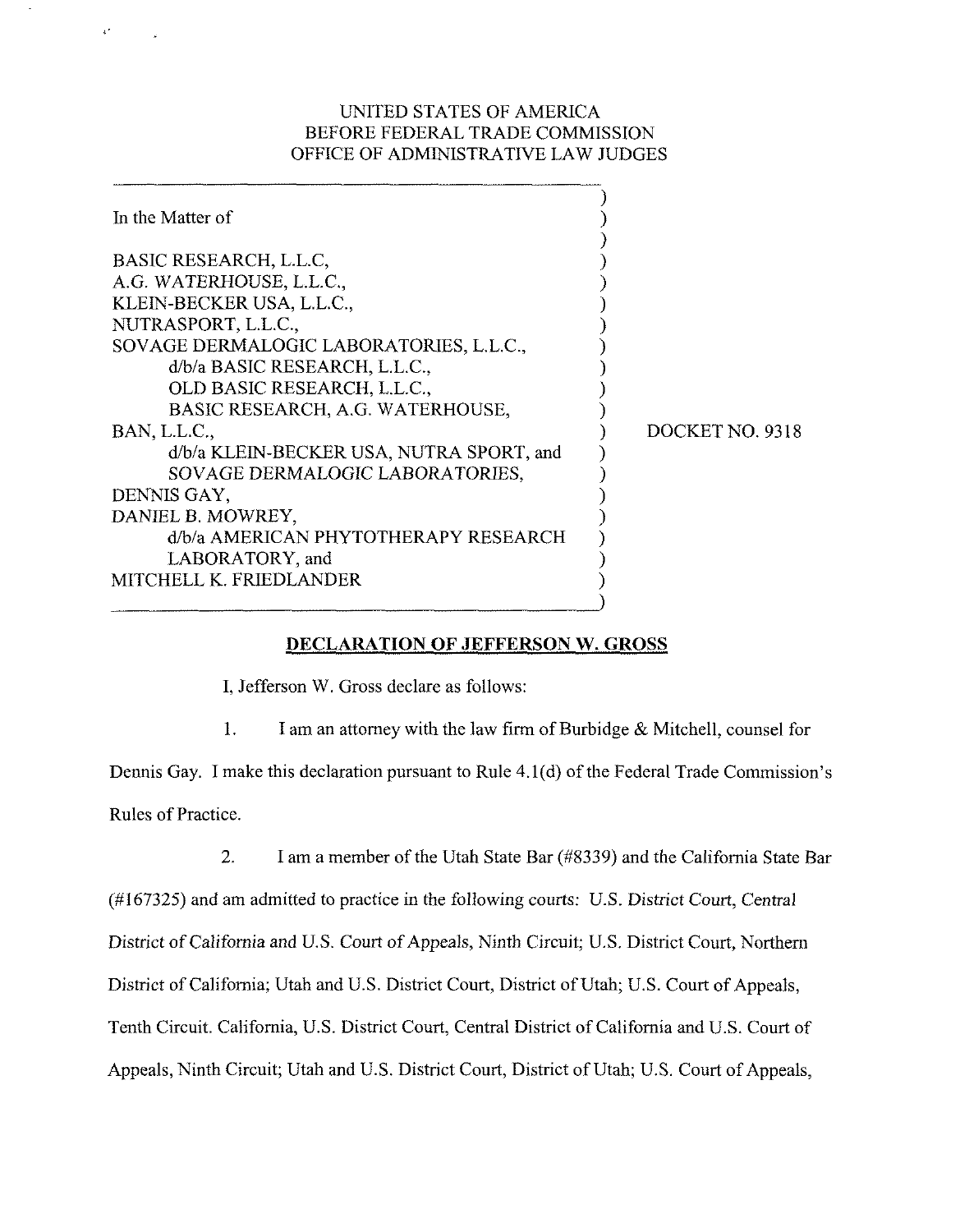Tenth Circuit; and U.S. Court of Appeals for the Federal Circuit. I further attest that I am in good standing within the legal profession.

I declare under penalty of perjury that the foregoing is true and correct.

Executed: July  $14.2004$ 

 $\ddot{\phantom{1}}$ 

 $\sim$ 

Jefferson W. Gross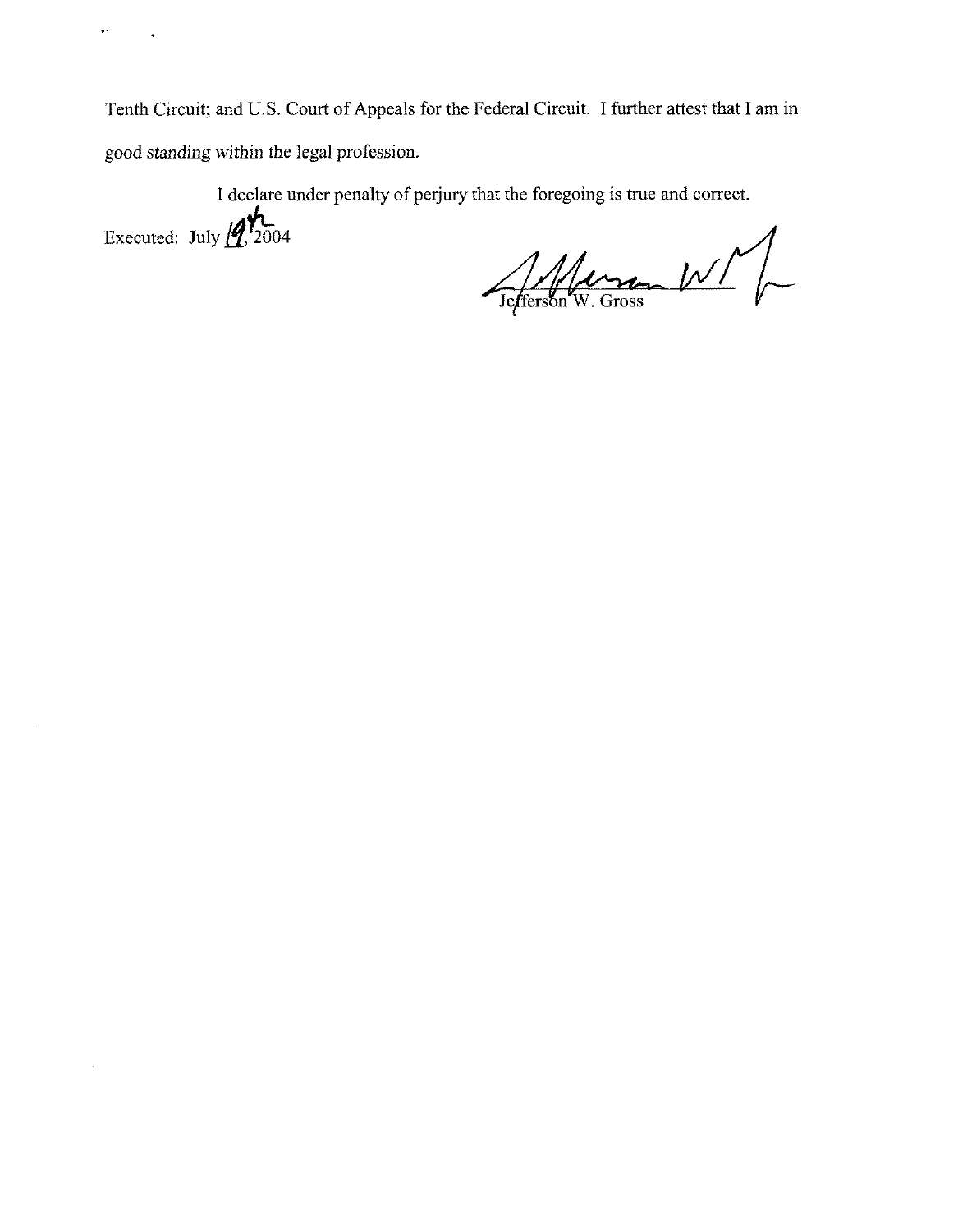#### CERTIFICATE OF SERVICE

I hereby certify that on this 20th day of July, 2004, I caused the foregoing Notice

of Appearance to be filed and served as follows:

(1) an original and two paper copies filed by hand delivery and one electronic copy in PDF format filed by electronic mail to:

Donald S. Clark, Secretary Federal Trade Commission 600 Pennsylvania Avenue, NW, Room H-159 Washington, DC 20580 Email: secretary@ftc.gov

(2) one paper copy served by hand delivery to:

The Honorable D. Michael Chappell Administrative Law Judge 600 Pennsylvania Avenue, NW, Room H-106 Washington, DC 20580

**(3)** one paper copy by first class US. mail and one electronic copy in PDF format by electronic mail to:

Laureen Kapin Walter C. Gross Joshua S. Millard Robin F. Richardson Laura Schneider Federal Trade Commission 600 Pennsylvania Avenue, NW, Suite NJ-2122 Washington, DC 20580 email: lkapin@ftc.gov

(4) one paper copy by first class US. mail

Elaine D. Kolish Associate Director, Enforcement Federal Trade Commission 601 New Jersey Avenue, NW Washington, DC 20001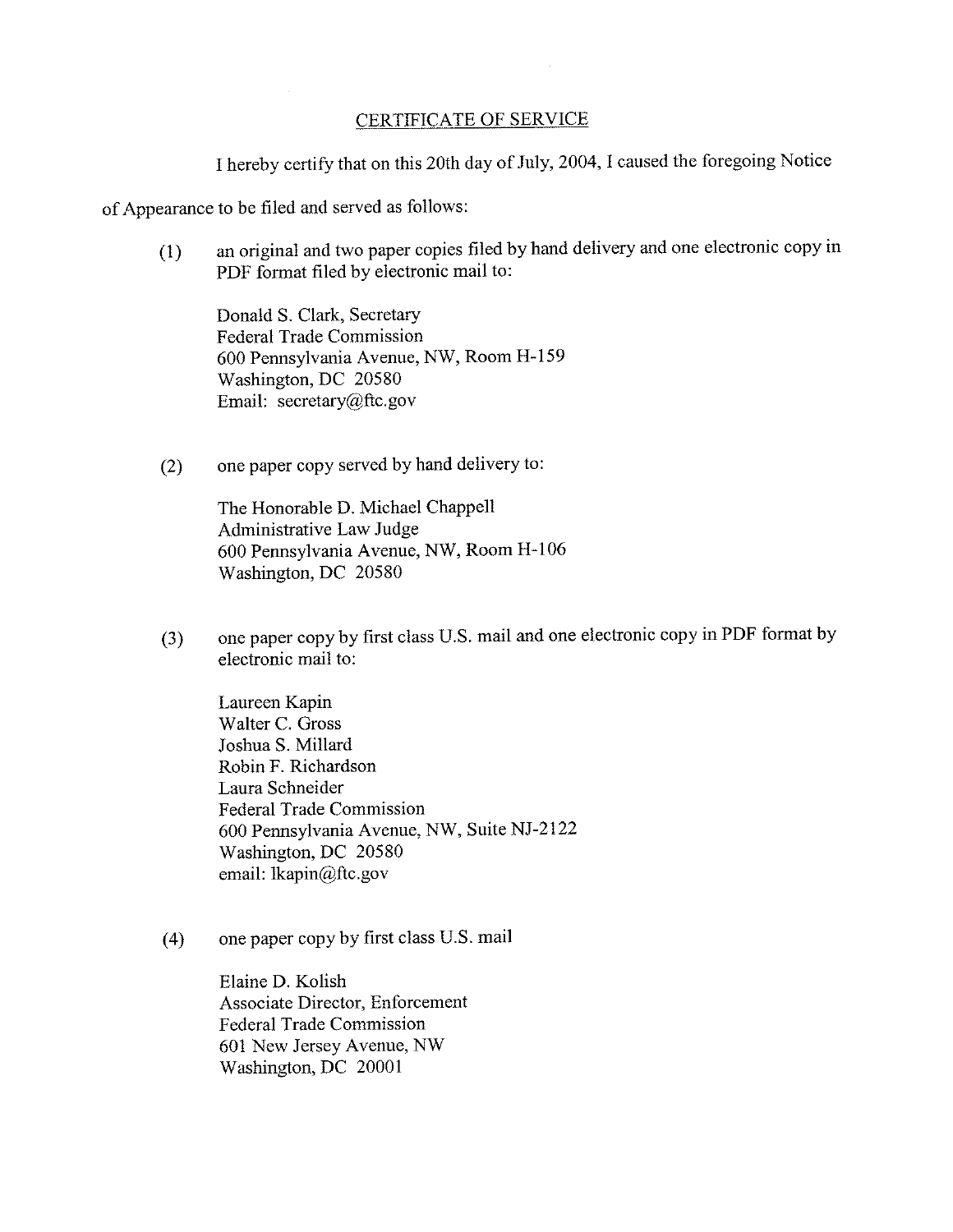Lanny A. Breuer Jay T. Smith COVINGTON & BURLING 1201 Pennsylvania Avenue, NW Washington, DC 20004 *Counsel for Respondent Basic Research, L.L. C.* 

Jeffrey D. Feldman Gregory L. Hillyer Christopher P. Demetriades FELDMANGALE, P.A. Miami Center - 19th Floor 201 S. Biscayne Boulevard Miami, FL 33131 *Counsel for Respondents A.G. Waterhouse, L.L.C., Klein-Becker, L.L.C., Nutrasport, L.L. C., Sovage Dermalogic Laboratories, L. L. C., and BAN, L.L. C.* 

Ronald F. Price PETERS SCOFIELD PRICE 3 10 Broadway Centre Salt Lake City, UT 84111 *Counsel for Respondent Daniel B. Mowrey* 

Mitchell K. Friedlander c/o Compliance Department 5742 West Harold Gatty Drive Salt Lake City, UT 841 16

I further certify that the electronic copies sent to the Secretary of the Commission

are true and correct copies of the paper originals, and that paper copies with original signatures

are being filed with the Secretary of the Commission on the same day by other means.